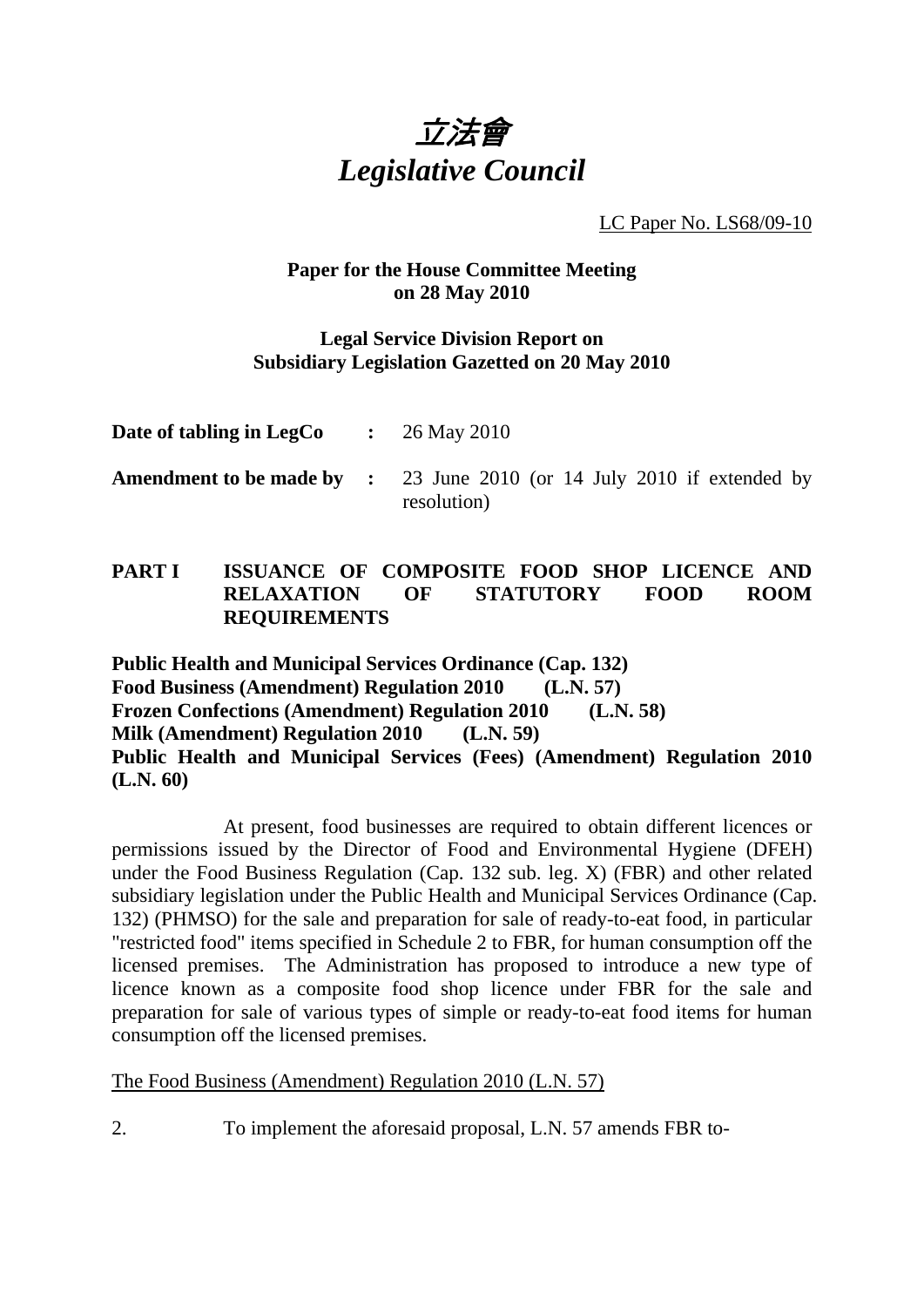- (a) add a new definition of composite food shop which means any food business which involves-
	- (i) the sale and preparation for sale of all or any of the foods or classes of food specified in Part 1 of the new Schedule 2A to  $FBR<sup>1</sup>$ ;
	- (ii) the sale of all or any of the foods or classes of food specified in Part 2 of the new Schedule 2A to  $FBR<sup>2</sup>$ ;
	- (iii) the reheating of pre-cooked food for sale; or
	- (iv) the sale of food by a vending machine,

for human consumption off the premises;

- (b) add a new requirement that a licence is required to carry on the business of a composite food shop;
- (c) provide that the requirement under section 30 of FBR that a permission from DFEH is required for the sale of certain restricted food specified in Schedule 2 to FBR does not apply in respect of a food business selling food under and in accordance with a composite food shop licence;
- (d) provide for specific requirements concerning an application for a composite shop licence; and
- (e) enable DFEH to cancel a composite food shop licence if a false plan or certification has been submitted to DFEH for the application of the licence and provide that a composite food shop licence may be suspended or cancelled to the extent that it is related to any particular food or class of food covered by the licence.

3. L.N. 57 further amends FBR to dispense with the requirement that the internal surfaces of the walls of any food room<sup>3</sup> of a food business must be in a light colour and provide for the relaxed food room requirements for licensed general restaurants (GRs), light refreshment restaurants (LRRs) and factory canteens (FCs).

4. L.N. 57 also provides for technical amendments and transitional arrangements.

 $\overline{a}$ 

<sup>1</sup> Foods or classes of food that may be prepared for sale and sold at composite food shops are coffee, tea, salad, sandwich, waffle, sashimi, sushi, oyster to be eaten in raw state, soft ice cream and frozen carbonated beverage.

<sup>2</sup> Foods or classes of food that may be sold at composite food shops are Siu Mei or Lo Mei, cut fruit, Leung Fan, non-bottled drinks, frozen confections, Chinese herb tea, certain milk or milk beverage, sashimi, sushi, and oyster to be eaten in raw state.

<sup>&</sup>lt;sup>3</sup> "Food room" is defined in section 3 of FBR to mean any room, (being, or being part of, any food premises) where any person engages in the handling of open food or in the cleaning of equipment for the purposes of a food business, but does not include a room in which the only handling of food which occurs is in the course of serving food for consumption therein.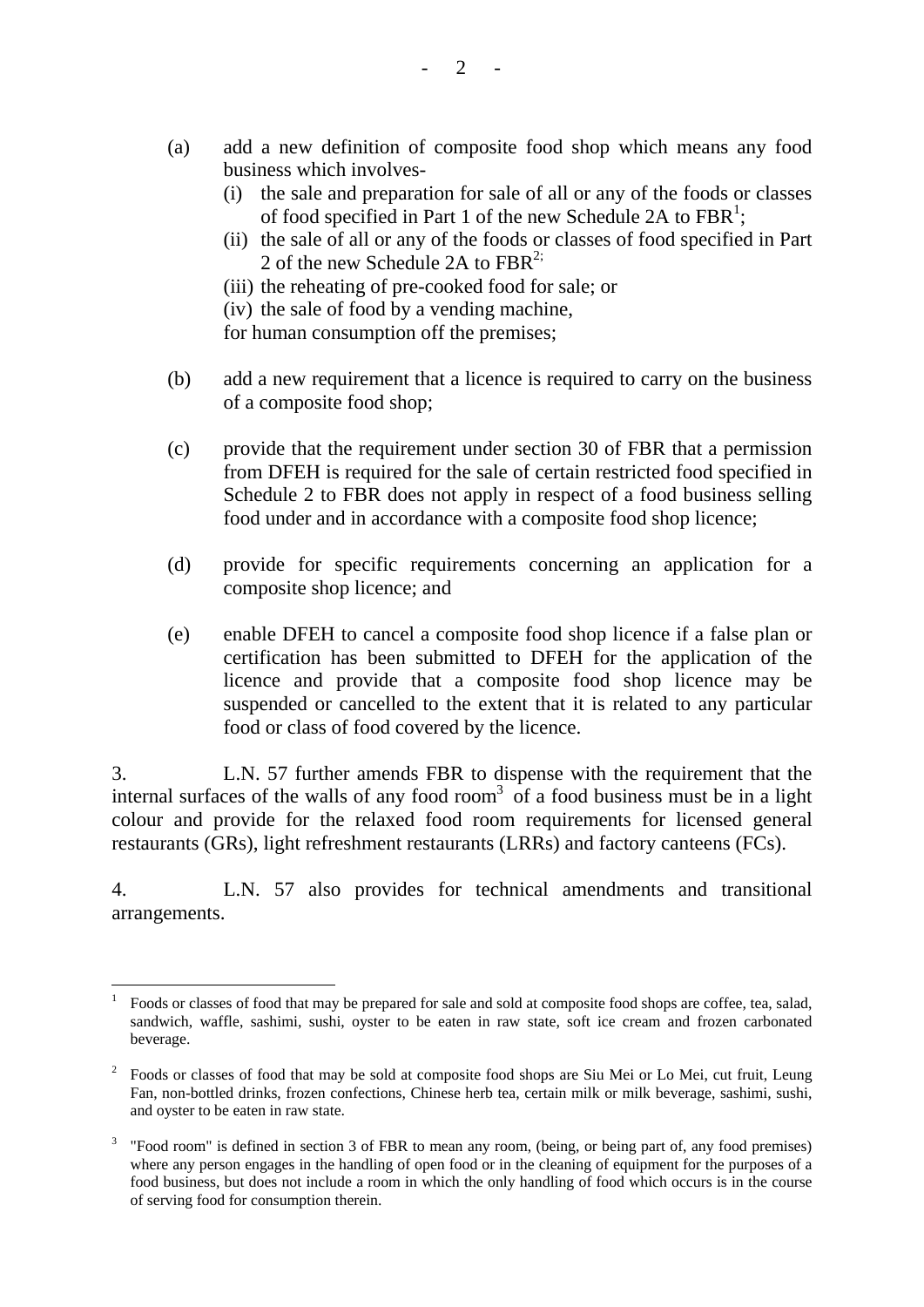# Frozen Confections (Amendment) Regulation 2010 (L.N. 58)

5. In connection with the introduction of the composite food shop licence under FBR, L.N. 58 amends the Frozen Confections Regulation (Cap. 132 sub. leg. AC) (the principal Regulation) to-

- (a) allow a person to sell any frozen confection for human consumption under and in accordance with a composite food shop licence;
- (b) provide that the requirement that only frozen confections contained in manufacturer's containers may be sold does not apply to the sale of frozen confections under and in accordance with a composite food shop licence; and
- (c) provide that the requirement that a licence must be obtained from the DFEH for the manufacture of frozen confections does not apply to the manufacture of frozen confections under and in accordance with a composite food shop licence.

6. L.N. 58 further amends the principal Regulation to dispense with the requirement that the internal surfaces of the walls and ceilings of any premises where frozen confections are manufactured must be in a light colour.

# Milk (Amendment) Regulation 2010 (L.N. 59)

7. In connection with the introduction of the composite food shop licence under FBR, L.N. 59 amends the Milk Regulation (Cap. 132 sub. leg. AQ) (the principal Regulation) to allow a person to sell any milk or milk beverage for human consumption under and in accordance with a composite food shop licence.

8. L.N. 59 further amends the principal Regulation to dispense with the requirement that the internal surfaces of the walls and ceilings of any premises where milk or milk beverage is processed or reconstituted must be in a light colour.

# Public Health and Municipal Services (Fees) (Amendment) Regulation 2010 (L.N. 60)

9. L.N. 60 amends the Public Health and Municipal Services (Fees) Regulation (Cap. 132 sub. leg. CJ) to provide for the fee payable for the grant, renewal or amendment of a composite food shop licence and the fee payable for the issue of a duplicate of such a licence.

10. In relation to L.N. 57 to L.N. 60, Members may refer to the LegCo Brief (no file reference provided) of May 2010 issued by the Food and Health Bureau for background information.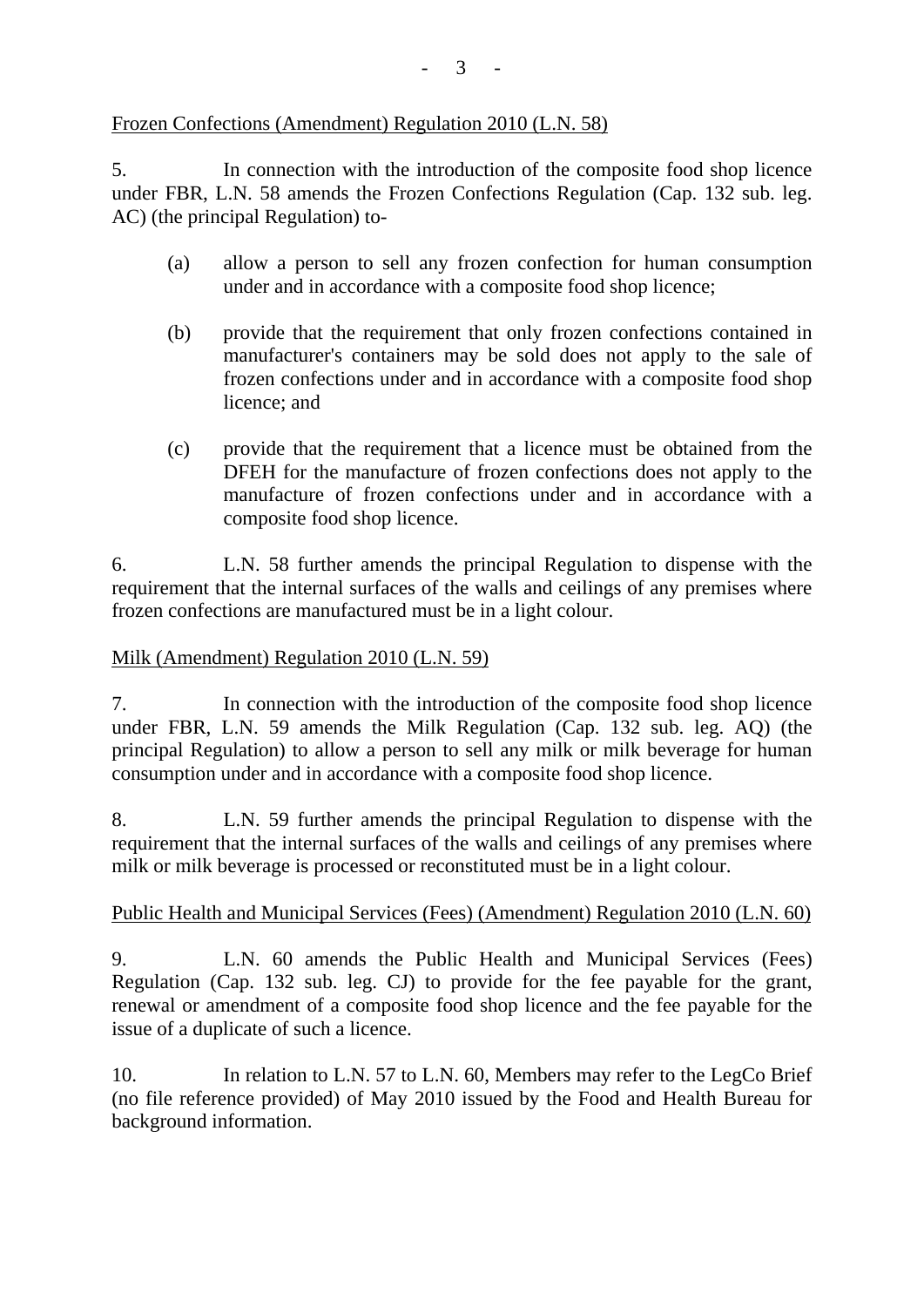11. The Administration consulted the Panel on Food Safety and Environmental Hygiene (the Panel) on 8 January 2008 on the latest proposal to introduce a composite licence scheme for the manufacture or sale of ready-to-eat food items for consumption off the licensed premises. Members were supportive of the proposal. Some of them had the following concerns -

- (a) accepting certificates issued by authorised persons or registered professions to confirm compliance with hygiene requirements for the issuance of a composite licence might give rise to possible abuse of the certification system by unscrupulous food operators or professionals; and
- (b) charging the composite licence fee according to the size of the premises might discourage some licensed food premises from applying the composite licence. A case in point was the large supermarkets, as only a small fraction of the floor area was used for business in relation to the manufacture or sale of ready-to-eat food items.

12. The Administration consulted the Panel on 9 June 2009 on the proposal to relax the statutory food room requirements for licensed restaurants (including GRs and LRRs) and FCs. Members were supportive of the proposal. A member however questioned the rationale for removing the minimum kitchen area requirement for GRs under the relaxation proposal. The Administration explained that removing the minimum kitchen area requirement for GRs was meant to provide greater flexibility to operators. GRs would still be required to provide a kitchen in the food room that met the relevant structural and fire safety standards.

13. L.N. 57 to L.N. 60 will come into operation on 1 August 2010.

# **PART II FEES AND TOLLS**

# **Securities and Futures Ordinance (Cap. 571) Securities and Futures (Levy) (Amendment) Order 2010 (L.N. 56)**

14. Under section 396(1) of the Securities and Futures Ordinance (Cap. 571) (SFO), if during a financial year of the Securities and Futures Commission (SFC), the reserves of SFC after deducting depreciation and all provisions are more than twice its estimated operating expenses for the financial year; and that SFC has no outstanding borrowings, SFC shall consult the Financial Secretary with a view to recommending to the Chief Executive in Council that the rate or amount of a levy be reduced under section 394 of SFO.

15. L.N. 56 amends the Securities and Futures (Levy) Order (Cap. 571 sub. leg. Z) to reduce the levy payable by a seller or a purchaser in respect of-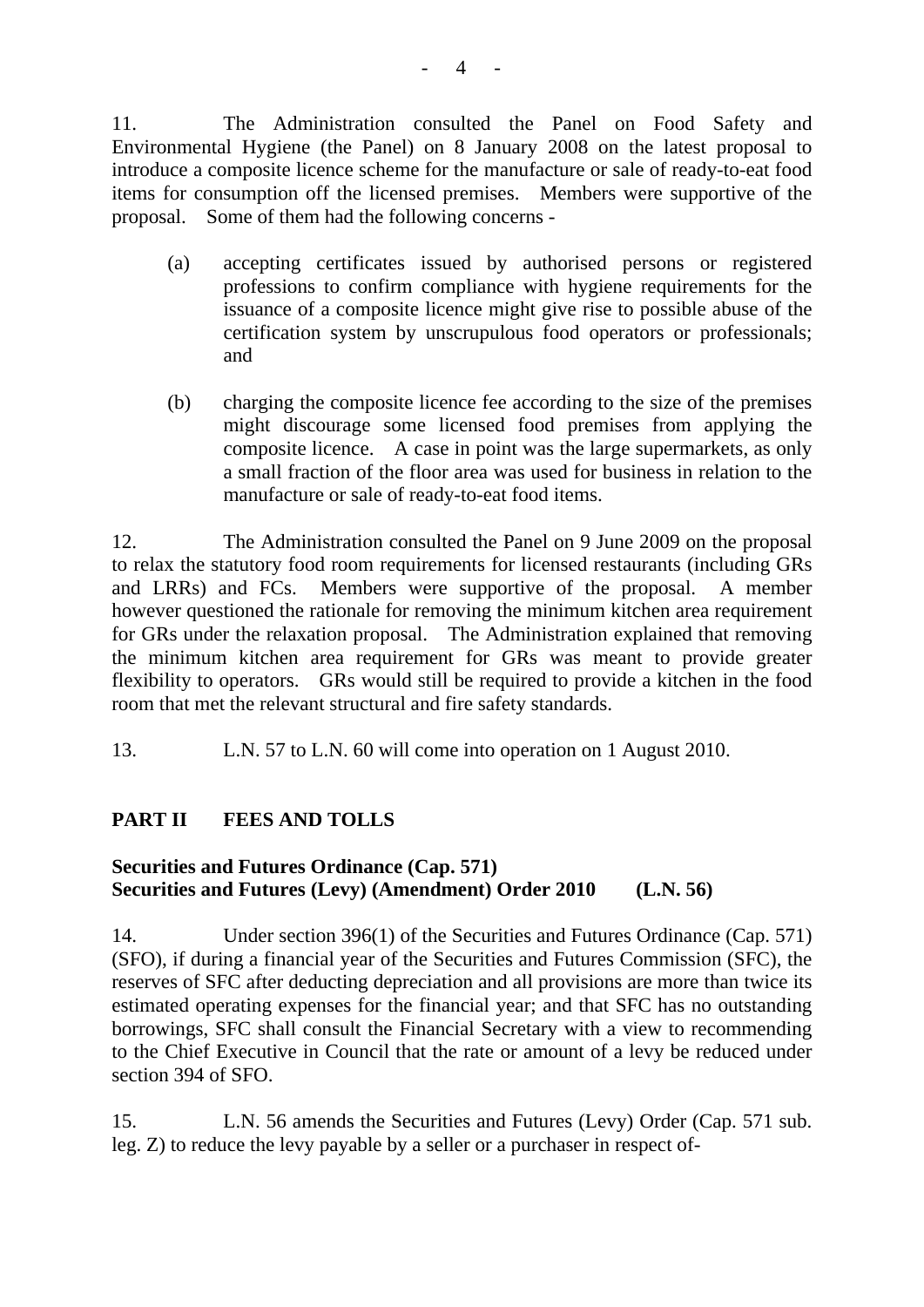- (a) a sale and purchase of securities from 0.004% of the consideration for the relevant transaction to 0.003%;
- (b) a sale and purchase of a futures contract from \$0.80 to \$0.60;
- (c) a sale and purchase of a Mini-Hang Seng Index Futures Contract, a Mini-Hang Seng Index Options Contract or a Mini-Hang Seng China Enterprises Index Futures Contract from \$0.16 to \$0.12; and
- (d) a sale and purchase of a stock futures contract or an option on such a contract from \$0.16 to \$0.12.

16. Members may refer to the LegCo Brief (File Ref: SUD 42/10 (2009) Pt. 2) dated 19 May 2010 issued by the Financial Services and the Treasury Bureau for background information.

17. The Panel on Financial Affairs was briefed by SFC on the proposed reduction of the levy payable in respect of any trading in securities, futures and options contracts with effect from 1 October 2010 at the meeting on 1 March 2010 in the context of the budget for SFC in 2010-2011. Panel members did not make any comment on the proposal.

18. The Amendment Order will come into operation on 1 October 2010.

#### **Tate's Cairn Tunnel Ordinance (Cap. 393)**

# **Tate's Cairn Tunnel Ordinance (Amendment of Schedule) Notice 2010 (L.N. 67)**

19. L.N. 67 is made by the Commissioner for Transport under section 36(7) of the Tate's Cairn Tunnel Ordinance (Cap. 393) (TCTO). L.N. 67 replaces the Schedule to TCTO with a new Schedule to reflect the increase of the tolls payable under TCTO, with effect from 25 December 2010.

20. Under section 36 of TCTO, the tolls which may be collected shall be those specified in the Schedule to TCTO. The tolls specified in the Schedule may be varied by agreement between the Chief Executive in Council and the Tate's Cairn Tunnel Company Limited (TCTC), or in default of agreement, by submission of the question of the variation of tolls to arbitration. The Commissioner for Transport shall by notice in the Gazette, as soon as is practicable after such agreement or arbitration award, amend the Schedule to TCTO.

21. A comparison of the existing and new tolls is as follows-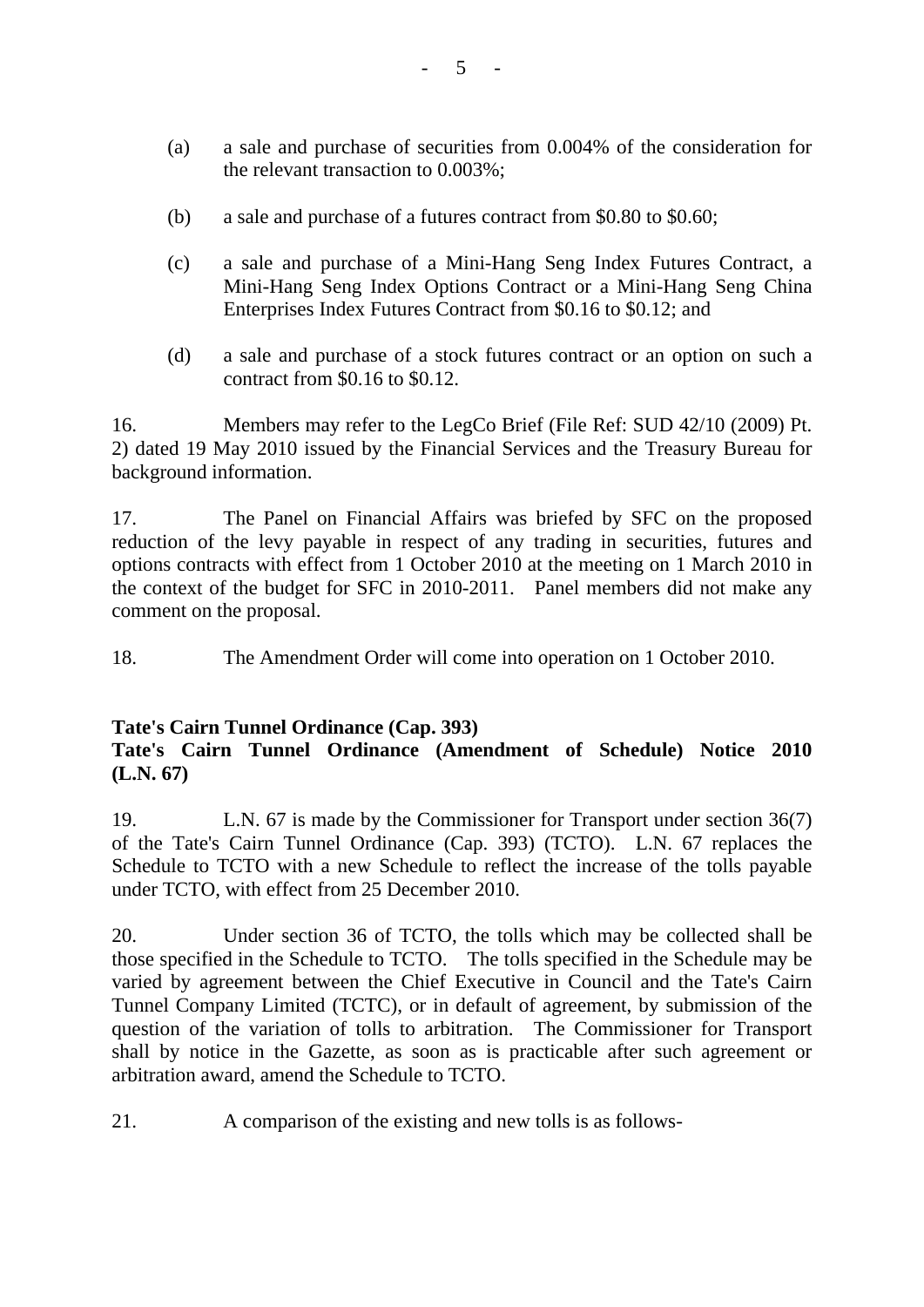# Tate's Cairn Tunnel Tolls

| Category         | <b>Vehicle</b>                                                                                                                                                     | Toll $(\$)$          | <b>Existing</b> | Percentage      |
|------------------|--------------------------------------------------------------------------------------------------------------------------------------------------------------------|----------------------|-----------------|-----------------|
|                  |                                                                                                                                                                    | (as from             | Toll $(\$)$     | <b>Increase</b> |
|                  |                                                                                                                                                                    | 25 December<br>2010) |                 |                 |
| 1.               | Motorcycles, motor tricycles                                                                                                                                       | 12                   | 11              | 9%              |
| 2.               | electrically<br>Private<br>cars,<br>powered passenger vehicles,<br>taxis                                                                                           | 15                   | 14              | 7%              |
| 3.               | Public light buses                                                                                                                                                 | 21                   | 21              | N/A             |
| $\overline{4}$ . | Private light buses                                                                                                                                                | 22                   | 21              | 5%              |
| 5.               | Light goods vehicles and<br>special purpose vehicles of a<br>permitted gross<br>vehicle<br>weight not exceeding 5.5<br>tonnes                                      | 22                   | 21              | 5%              |
| 6.               | Medium goods vehicles and<br>special purpose vehicles of a<br>permitted<br>vehicle<br>gross<br>weight of or exceeding 5.5<br>tonnes but not exceeding 24<br>tonnes | 26                   | 25              | 4%              |
| 7.               | Heavy goods vehicles and<br>special purpose vehicles of a<br>permitted gross<br>vehicle<br>weight of or exceeding 24<br>tonnes but not exceeding 38<br>tonnes      | 26                   | 25              | 4%              |
| 8.               | Public<br>private<br>and<br>single-decker buses                                                                                                                    | 29                   | 28              | 4%              |
| 9.               | Public<br>and<br>private<br>double-decker buses                                                                                                                    | 32                   | 31              | 3%              |
| 10.              | Each additional axle in excess<br>of 2                                                                                                                             | 19                   | 18              | 6%              |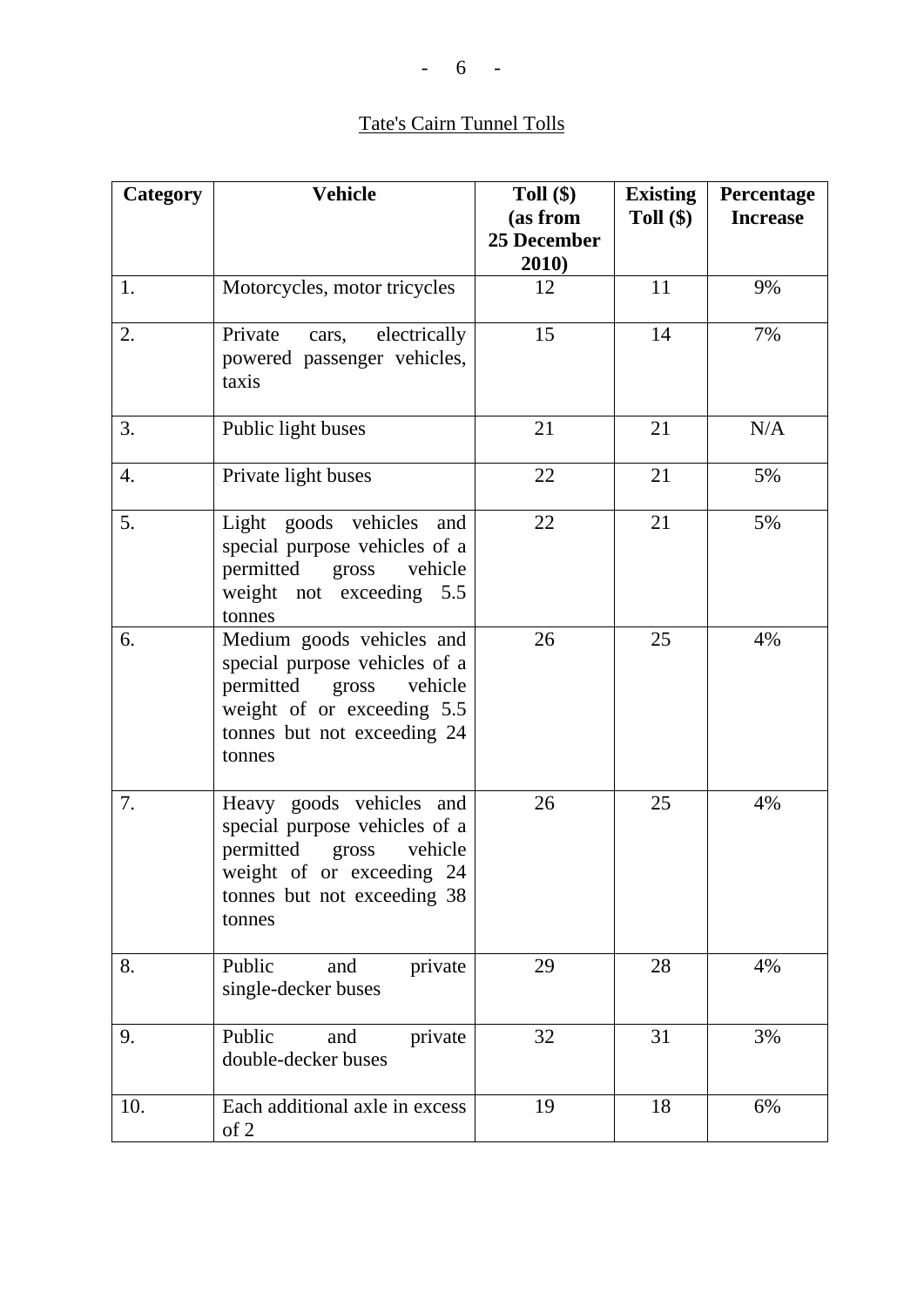22. So far, the Tate's Cairn Tunnel has had five toll increases that came into effect in May 1995, November 1996, January 2000, August 2005 and November 2008 respectively. TCTC applied for its sixth toll increases in July 2009, proposing a \$1 toll increase for each vehicle category. Subcommittees had been formed to study notices on toll increases by TCTC in 2005 and 2008. In the course of study, members noted, inter alia, that the power of the Commissioner for Transport to make the Notices did not cover the determination of toll levels and the timing for implementation of the new tolls. According to section 34(2) of the Interpretation and General Clauses Ordinance (Cap. 1), LegCo's power to amend subsidiary legislation has to be consistent with the power to make such subsidiary legislation. There is little room for Members to amend the Notices other than making minor technical amendments. Similarly, LegCo could not repeal the Notices as the exercise of such power would also be inconsistent with the power of the Commissioner for Transport to make such Notices.

23. Members may refer to the LegCo Brief (File Ref: THB(T)CR 1/4651/94) in May 2010 issued by the Transport and Housing Bureau for background information.

24. The Panel on Transport was consulted on the application for toll increase by TCTC at its meeting on 15 December 2009. Members expressed grave concern about the impacts of the proposed toll increase as it might induce public transport operators to raise fares of public transport services and divert more vehicles to Lion Rock Tunnel. These members called upon TCTC to refrain from increasing tolls, and if not, they considered that the Administration should negotiate for a smaller rate of toll increase. A member proposed that taxis and public light buses should be exempted from the proposed toll increase. Some members requested the Administration to liaise with TCTC on the buy-back option, or extension of its franchise or joint operation in return for a lower Internal Rate of Return or a new toll increase mechanism. Members may wish to refer to the minutes of the Panel meeting on 15 December 2009 for details of the Panel's deliberation.

25. L.N. 67 will come into operation on 25 December 2010.

# **PART III DESIGNATION OF NEW FREQUENCY BANDS FOR THE PROVISION OF MOBILE TELECOMMUNICATIONS SERVICES**

**Telecommunications Ordinance (Cap. 106) Telecommunications (Determining Spectrum Utilization Fees by Auction) (Amendment) Regulation 2010 (L.N. 62) Telecommunications (Designation of Frequency Bands Subject to Payment of Spectrum Utilization Fee) (Amendment) Order 2010 (L.N. 63)** 

26. Under section 32I(1) of the Telecommunications Ordinance (Cap. 106) (TO), subject to the consultation requirement under section 32G(2) of TO, the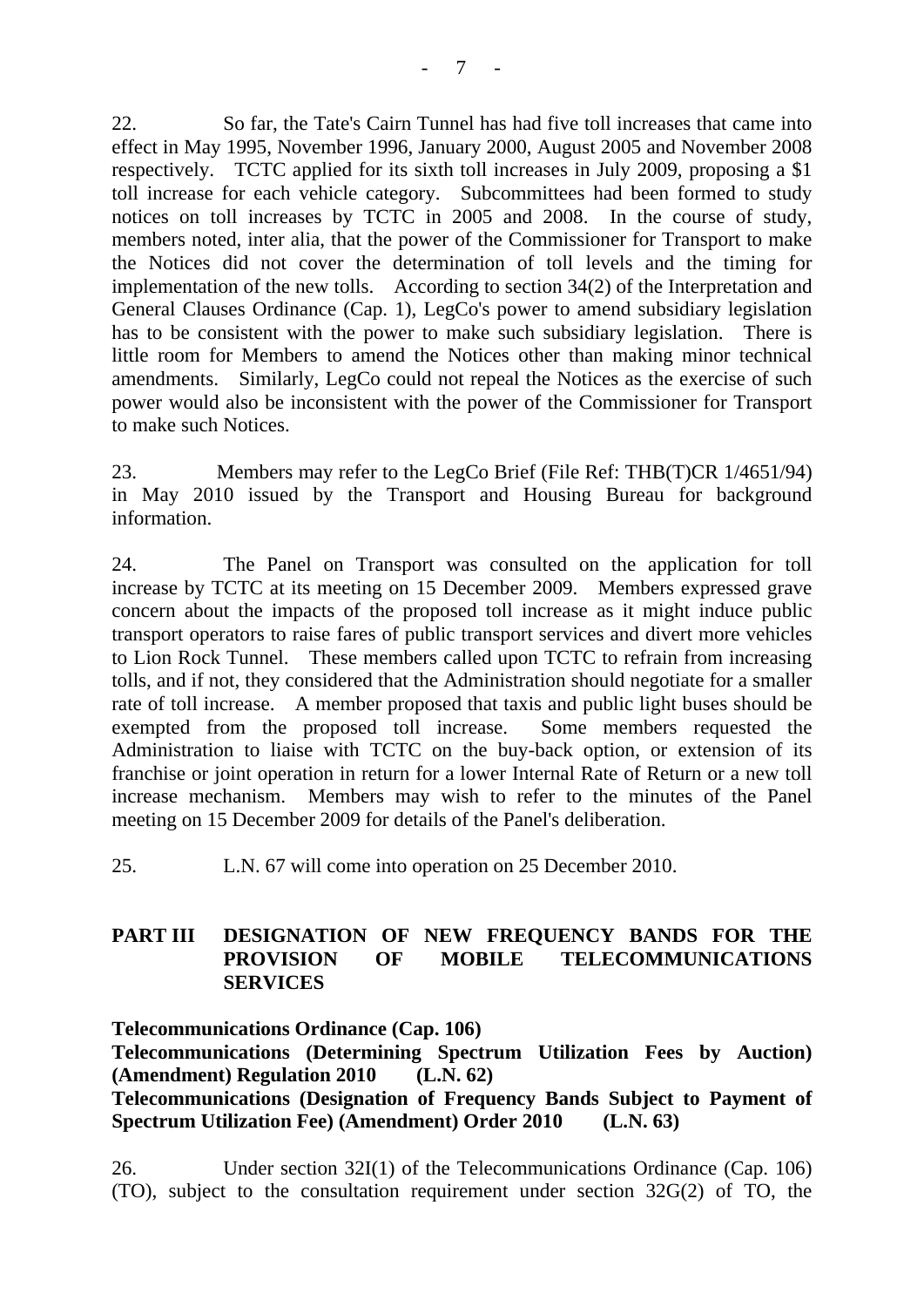Telecommunications Authority (Authority) may by order designate the frequency bands in which the use of spectrum is subject to the payment of spectrum utilization fee by the users of the spectrum.

27. Under section 32G(2) of TO, the Authority shall, before exercising his powers under section 32I(1), carry out such consultation with the telecommunications industry and such other persons who may be directly affected by the exercise of such powers, as is reasonable in all the circumstances of the case.

28. L.N. 63 was made by the Authority under section 32I(1) of TO after carrying out the consultation required under section 32G(2) of TO. L.N. 63 amends the Telecommunications (Designation of Frequency Bands subject to Payment of Spectrum Utilization Fee) Order (Cap. 106 sub. leg. Y) by adding a new Part 6 to the Schedule to the Order. L.N. 63 designates, for the provision of mobile telecommunications services, additional sets of frequency bands in which the use of spectrum is subject to the payment of spectrum utilization fees. The newly added frequency bands are 832.5-837.5 MHz, 877.5-882.5 MHz, 885-890 MHz, 930-935 MHz and 2010-2019.7 MHz.

29. Under section 32I(2) of TO, the Secretary for Commerce and Economic Development (the Secretary) may by regulation prescribe the level of spectrum utilization fees. The Secretary may also by regulation prescribe the method for determining the spectrum utilization fees, which may be by auction or tender or a combination of auction and tender, or such method as the Secretary thinks fit.

30. By L.N. 62 the Secretary specifies auction as the method for determining the spectrum utilization fees payable by the user of the spectrum which falls within the frequency bands set out in the new Part 6 of the Schedule to Telecommunications (Designation of Frequency Bands subject to Payment of Spectrum Utilization Fee) Order (as amended by L.N. 63). However, L.N. 62 provides that no spectrum utilization fee is payable for the use of-

- (a)  $885-890$  MHz and 930-935 MHz through a base station<sup>4</sup> located in a designated area specified by the Authority for the sole purpose of providing mobile telecommunications services within a designated area to be specified by the Authority; or
- (b) 885-889 MHz and 930-934 MHz for the sole purpose of communication and control in relation to the operation of cross-border railways.

31. At the Information Technology and Broadcasting Panel meeting held on 11 January 2010, the Administration briefed members on the consultation exercise launched by the Authority on 20 November 2009 concerning the assignment of the available frequency spectrum in the 850 MHz band, 900 MHz band and 2 GHz band

 $\overline{a}$ 4 Section 2 of the Amendment Regulation defines "base station" to mean a transmitting and receiving station built on land for the provision of mobile telecommunications services.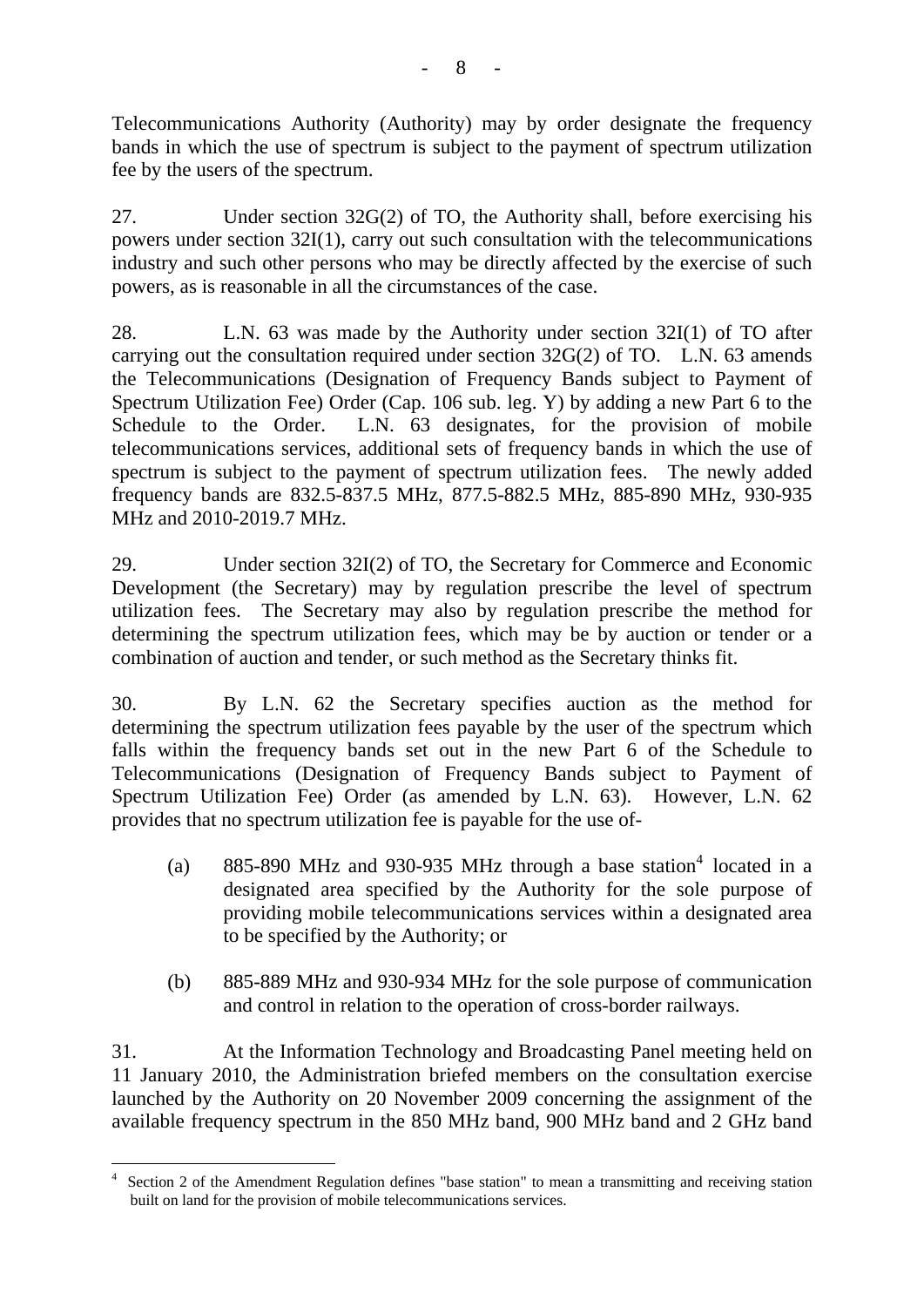for public mobile services. Members noted that the Administration might proceed with the auction of spectrum and to make necessary amendments to the relevant subsidiary legislation after the consultation to enable the release of the spectrum by auction. Panel members generally supported the Administration's proposal to increase the supply of radio spectrum to enable the expansion of mobile telephony services and further service development in Hong Kong.

32. L.N. 62 and L.N. 63 will come into operation on 16 July 2010.

# **PART IV COMMENCEMENT NOTICE**

# **Copyright (Amendment) Ordinance 2007 (15 of 2007)**

# **Copyright (Amendment) Ordinance 2007 (Commencement) Notice 2010 (L.N. 68)**

33. By L.N. 68, the Secretary for Commerce and Economic Development appoints 16 July 2010 as the day on which the following sections of the Copyright (Amendment) Ordinance 2007 (15 of 2007) will come into operation-

- (a) section 33 (adds the new section 119B which provides for offences in relation to making for distribution or distributing on a regular or frequent basis infringing copies of copyright works in printed form contained in books, etc.);
- (b) section 36(7) (adds the new section 121(2D) which relates to affidavit evidence in proceedings instituted under the new section 119B(1));
- (c) section 36(8), (9), (10) and (12) (insofar as it relates to the new section 121(2D) (relate to consequential amendments upon the commencement of the new section 121(2D));
- (d) section 37 (relates to consequential amendments upon the commencement of the new section 119B);
- (e) section 38 (relates to consequential amendment upon the commencement of the new section 119B); and
- (f) section 39 (relates to consequential amendments upon the commencement of the new section 119B).

34. The Copyright (Amendment) Ordinance 2009 (15 of 2009) amends the Copyright Ordinance (Cap. 528) to provide for the circumstances in which the new offence provided in section 119B(1) does not apply. Section 2 of the Copyright (Amendment) Ordinance 2009 provides that the Ordinance will come into operation on the day appointed for the commencement of section 33 of the Copyright (Amendment) Ordinance 2007 (i.e. 16 July 2010).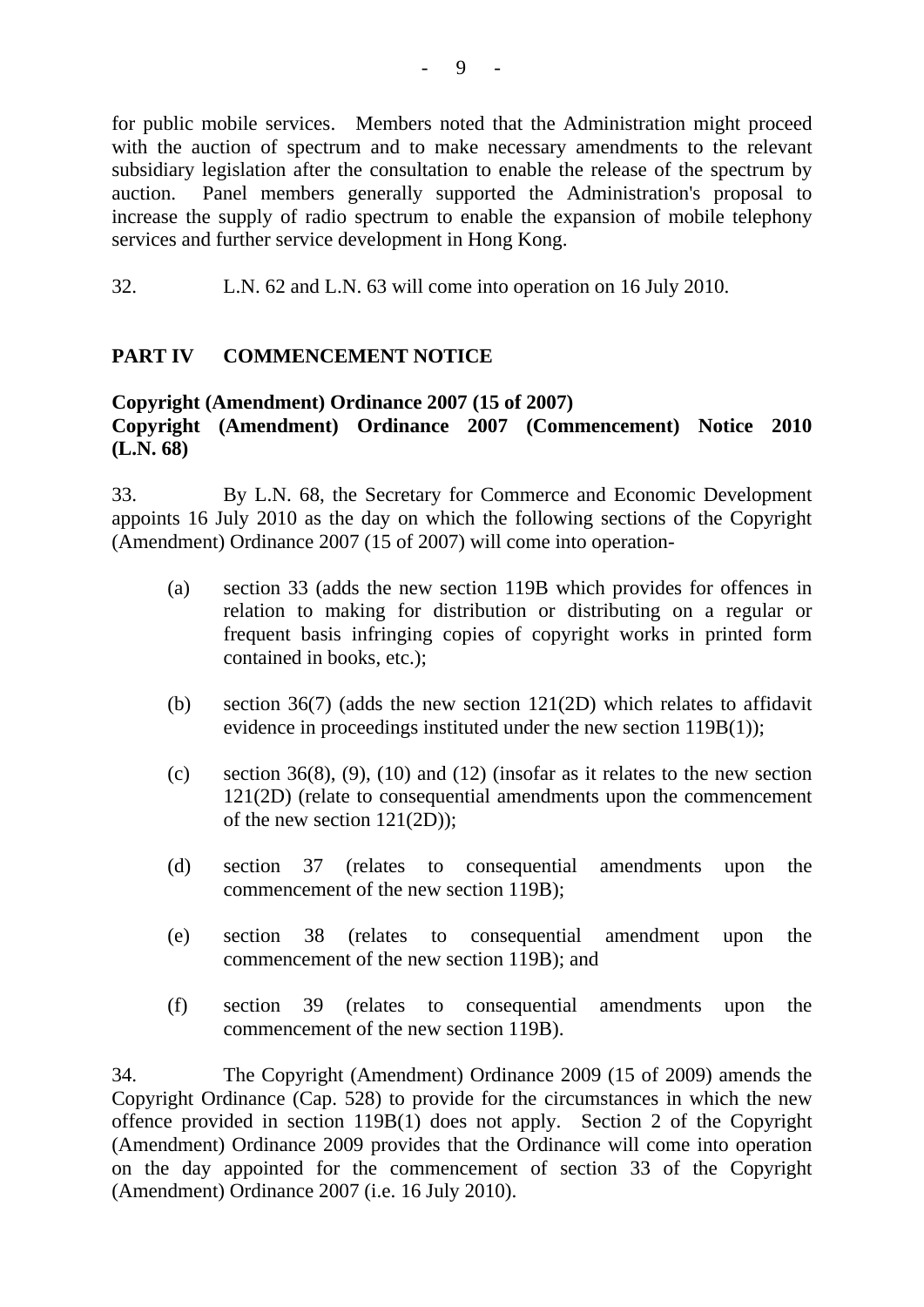35. The Panel on Commerce and Industry has not been consulted on the Commencement Notice.

36. A Bills Committee was formed to scrutinize the Copyright (Amendment) Bill 2009 (the 2009 Bill) regarding business end-user copying and distribution offence under section 119B (which has not yet commenced operation) of the Copyright Ordinance, as added by section 33 of the Copyright (Amendment) Ordinance 2007. Members of the Bills Committee in general supported the policy intent of the 2009 Bill to set out specifically that certain levels of unauthorized use of copyright works did not attract criminal liability under the new 119B of the Copyright Ordinance. The 2009 Bill was passed by the LegCo on 18 November 2009.

37. During the deliberation of the Bills Committee on Copyright (Amendment) Bill 2006 (the 2006 Bill), which was enacted as the Copyright (Amendment) Ordinance 2007, Members had raised no objection to clause 27 of the 2006 Bill (i.e. section 36 of the Copyright (Amendment) Ordinance 2007). Members had also raised no queries to clauses 28, 29 and 30 of the 2006 Bill (i.e. sections 37, 38 and 39 of the Copyright (Amendment) Ordinance 2007).

# **PART V MISCELLANEOUS ITEMS**

### **Inland Revenue Ordinance (Cap. 112) Inland Revenue (Double Taxation Relief on Income from Aircraft Operations) (The Republic of the Fiji Islands) Order (L.N. 55)**

38. Under section 49(1) of the Inland Revenue Ordinance (Cap. 112) (IRO), the Chief Executive in Council may, by order, declare that arrangements specified in the order have been made with the government of any territory outside Hong Kong, with a view to affording relief from double taxation in relation to income tax and any tax of a similar character imposed by the laws of that territory.

39. L.N. 55 is made by the Chief Executive in Council under section 49 of IRO to give effect to the Agreement between the Government of the Hong Kong Special Administrative Region of the People's Republic of China (HKSARG) and the Government of The Republic of the Fiji Islands concerning Air Services signed on 3 December 2009. It specifies the arrangements in Article 9 of the Agreement as double taxation relief arrangements and declares that it is expedient that those arrangements have effect for the purpose of section 49 IRO.

40. According to paragraph 12 of the LegCo Brief, due to the international nature of airline operations, airlines are more susceptible to double taxation than other taxpayers. It is Government's policy to negotiate double taxation relief arrangements for airline income with aviation partners of HKSARG. HKSARG has concluded such relief arrangements on airline income with a host of countries or places.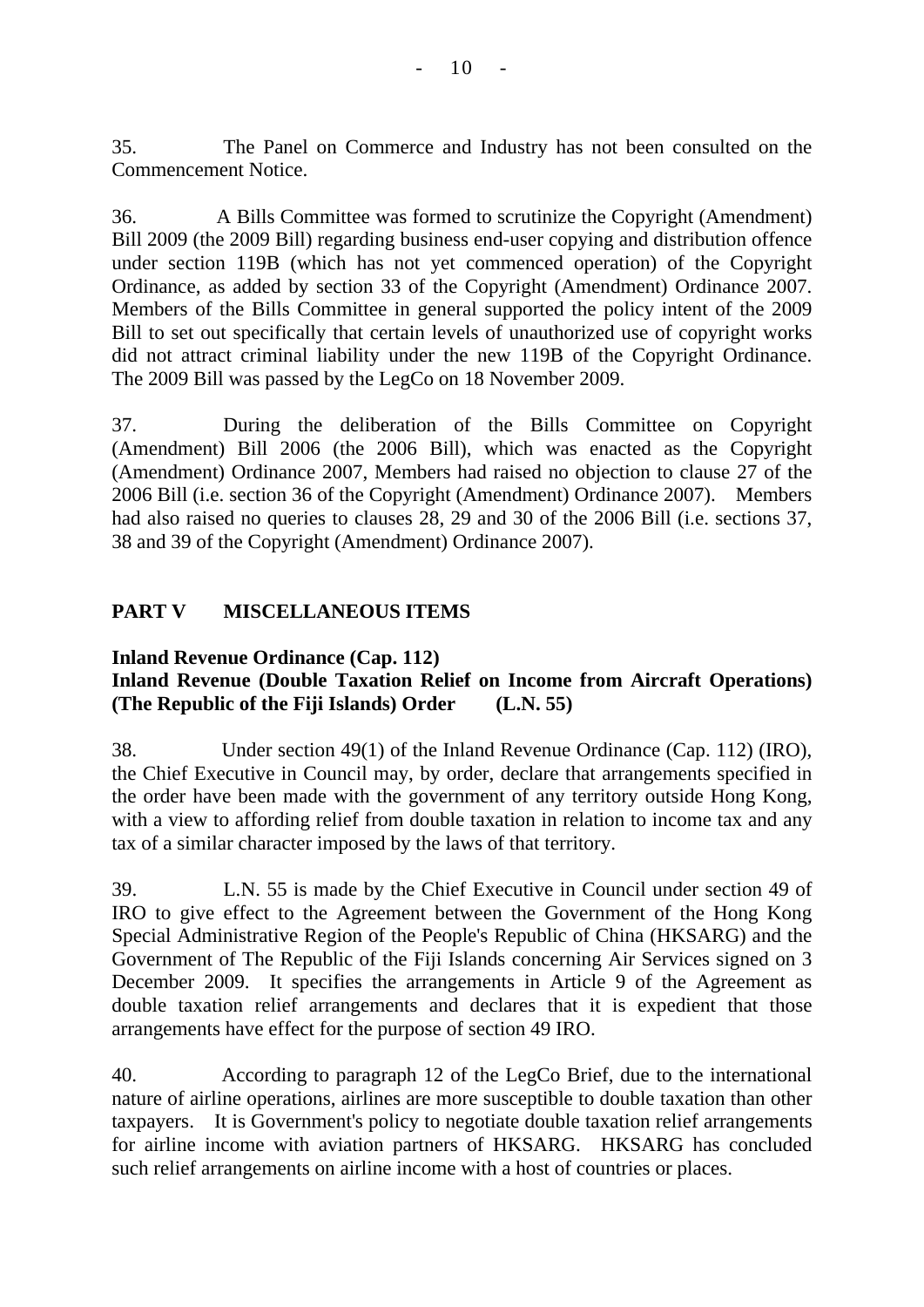41. Members may refer to the LegCo Brief (File Ref: EDB CR 17/936/89(04)) dated 19 May 2010 issued by the Transport and Housing Bureau for background information.

42. The Order will come into operation on 19 July 2010.

### **Public Health and Municipal Services Ordinance (Cap. 132) Sweeteners in Food (Amendment) Regulation 2010 (L.N. 61)**

43. In Hong Kong, the use of sweeteners in food is regulated by the Public Health and Municipal Services Ordinance (Cap.132) and the Sweeteners in Food Regulations (Cap.132U) (SFRs). SFRs defines "sweetener" to mean any chemical compound which is sweet to the taste, but does not include any sugars or other carbohydrates or polyhydric alcohols. SFRs prohibit any person from selling, etc. any sweetener for human consumption which is not specified in the Schedule to SFRs as permitted sweeteners. SFRs further prohibit any person from selling, etc. any food intended for human consumption containing any sweetener which is not a permitted sweetener. At present, there are a total of eight types of permitted sweeteners listed in the Schedule to SFRs, namely-

- (a) acesulfame potassium;
- (b) alitame;
- (c) aspartame;
- (d) aspartame-acesulfame salt;
- (e) cyclamic acid (and sodium, potassium, calcium salts);
- (f) saccharin (and sodium, potassium, calcium salts);
- (g) sucralose; and
- (h) thaumatin.

44. L.N. 61 adds two substances to the list of permitted sweeteners, namely, neotame and steviol glycosides. According to paragraph 5 of the LegCo Brief (no file reference provided) of May 2010 issued by the Food and Health Bureau, these two substances are added in order to align SFRs with the latest international and scientific developments. Members may refer to the LegCo Brief for more background information.

45. L.N. 61 also rectifies a punctuation mistake in the English text of regulation 2 of SFRs.

46. The Administration briefed the Panel on Food Safety and Environmental Hygiene meeting on 9 March 2010 on the proposed amendment to the SFRs to add two types of sweeteners, i.e. neotame and steviol glycosides, to the permitted sweeteners specified in the Schedule to SFRs. Some members were of the view that to better protect public health, consumers should be informed of the level of a food additive that could be safely consumed on a daily basis over a lifetime.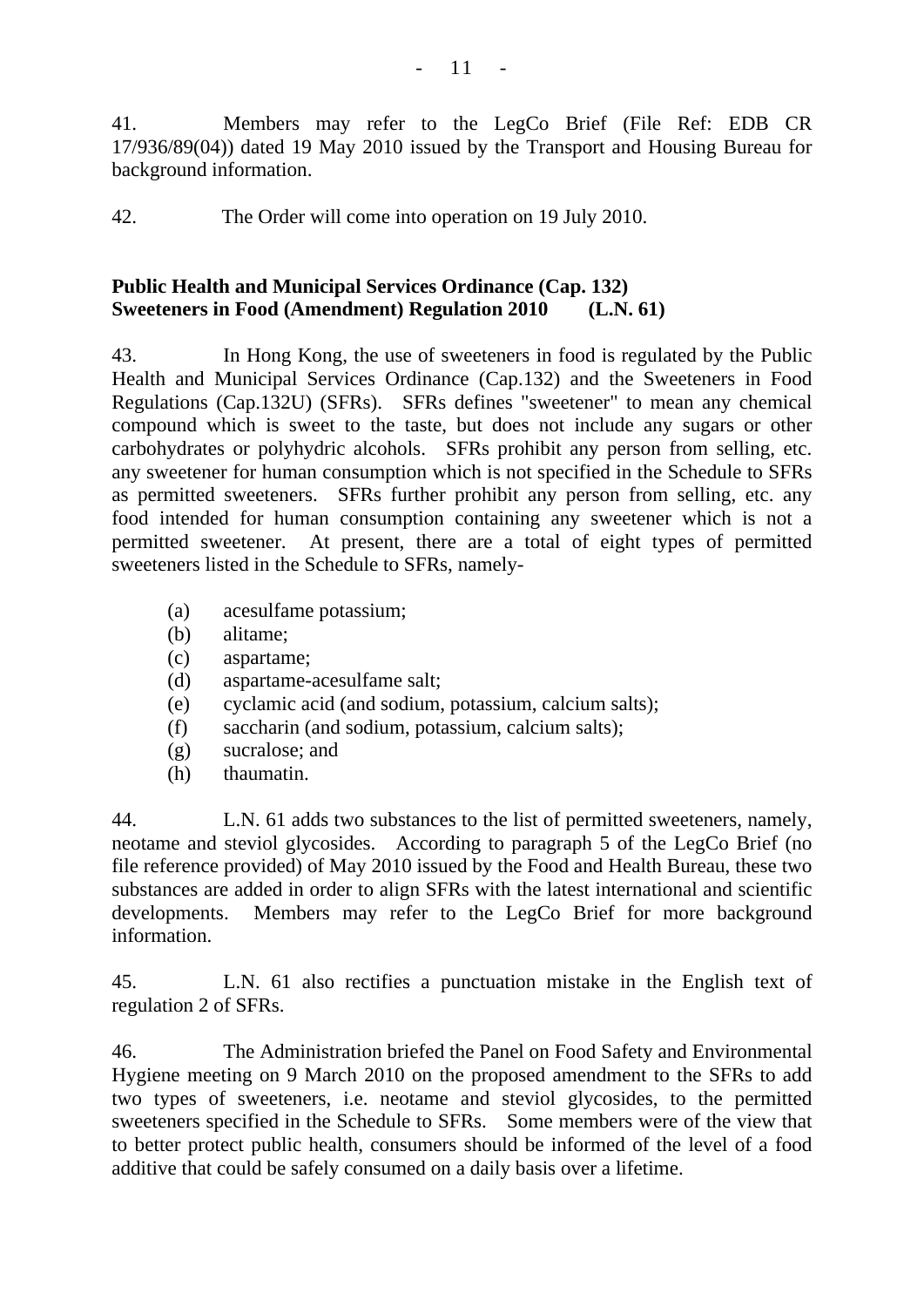# 47. L.N. 61 will come into operation on 1 August 2010.

# **Dangerous Drugs Ordinance (Cap. 134) Dangerous Drugs Ordinance (Amendment of Second Schedule) Order 2010 (L.N. 64)**

48. The Dangerous Drugs Ordinance (Cap. 134) (DDO) defines "prescribed hospital" to mean a hospital maintained by the Crown (construed to mean the Government of the Hong Kong Special Administrative Region under Schedule 8 to the Interpretation and General Clauses Ordinance (Cap. 1)) and a hospital or institution specified in the Second Schedule to DDO. There are references to "prescribed hospitals" in different contexts under DDO, for example section 22 which provides that a person who is employed at a prescribed hospital is authorized, so far as may be necessary for the practice or exercise of his profession, function or employment, and in his capacity as such, to be in possession of and to supply a dangerous drug.

- 49. L.N. 64 amends the Second Schedule to DDO by-
	- (a) adding five institutions, namely, the Oasis Nursing Home, Po Leung Kuk Kwai Chung Home for the Elderly, Tung Wah Group of Hospitals Haemodialysis Centre, United Christian Nethersole Care Home and Yuen Yuen Nursing Home cum Day Care Centre for the Elderly (Lei Muk Shue Estate) to that Schedule; and
	- (b) deleting one hospital and two institutions, namely, the Fanling Hospital, Pui Hong Geriatric Day Centre and Shatin Sister Aquinas Memorial Women's Treatment Centre from that Schedule; and
	- (c) rearranging the sequence of the hospitals and institutions appearing in that Schedule.
- 50. L.N. 64 will come into operation on 17 July 2010.

# **Legal Practitioners Ordinance (Cap. 159) Solicitors (Professional Indemnity) (Amendment) Rules 2010 (L.N. 65)**

51. Section 73A(1) of the Legal Practitioners Ordinance (Cap. 159) (LPO) provides that the Council of The Law Society of Hong Kong (the Council) may make rules (indemnity rules) concerning indemnity against loss arising from claims in respect of any description of civil liability incurred by a solicitor or former solicitor in connection with his practice. Section 73A(2) also provides that for the purpose of providing such indemnity, indemnity rules may authorize or require The Law Society of Hong Kong, by itself or jointly with the Society of Notaries, to establish and maintain a fund or funds. Section 73A(6) further provides that every rule made by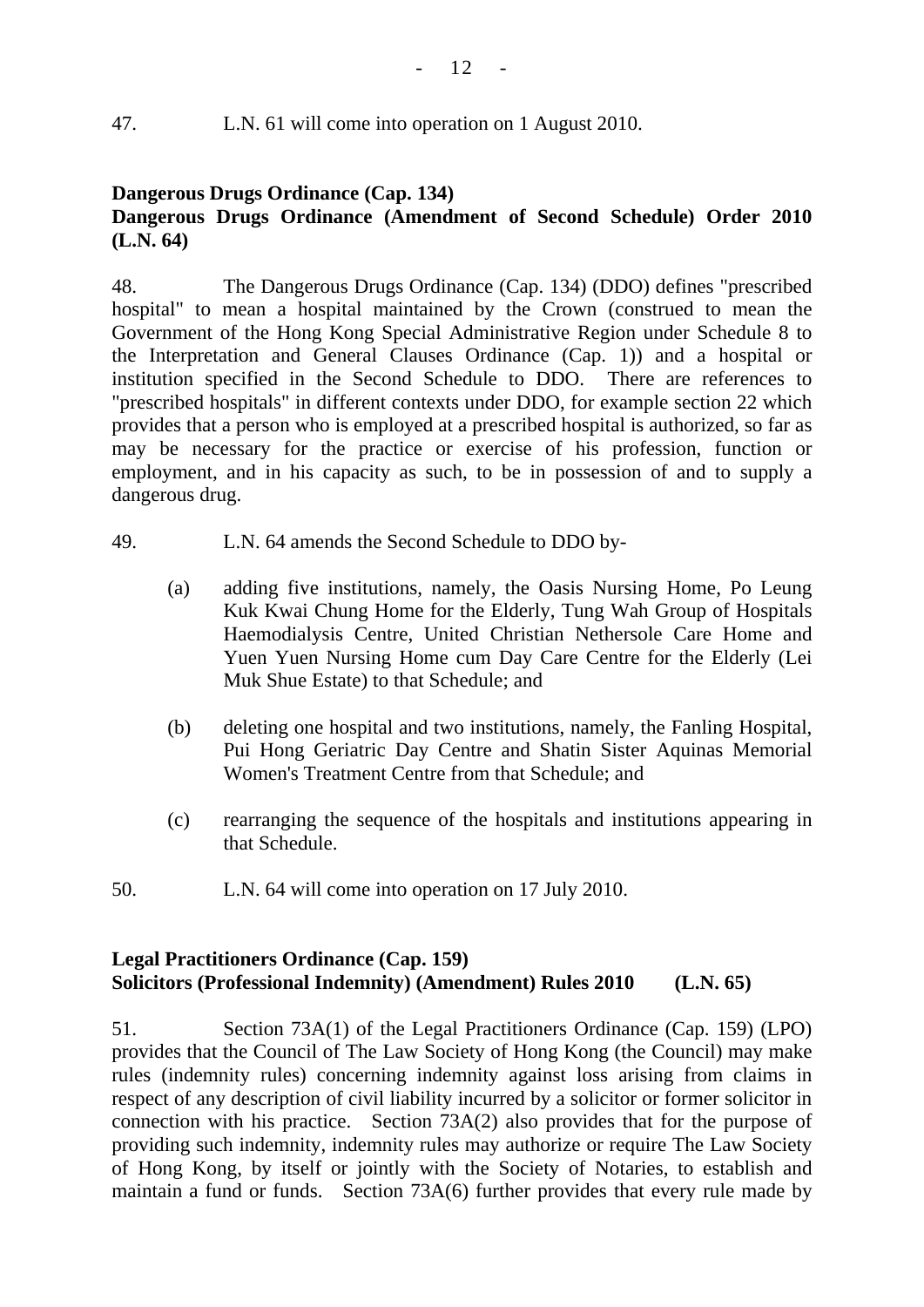the Council under section 73A shall be subject to the prior approval of the Chief Justice.

52. Under rule 3 of the Solicitors (Professional Indemnity) Rules (Cap. 159 sub. leg. M) (S(PI)Rs), made under section 73A of LPO, The Law Society of Hong Kong is authorized to establish and maintain a fund in accordance with the provisions of S(PI)Rs. Under section 4 of S(PI)Rs, the fund shall be established and maintained by contributions which shall be made or caused to be made by solicitors in respect of the first and each subsequent indemnity period in accordance with the provisions of Schedule 1 and by payment into the fund of the insurance fund. Paragraph  $2(7)(a)$  of Schedule 1 to S(PI)Rs provides that the Hong Kong Solicitors Indemnity Fund Limited (the Company) may, with the authority of a resolution of the Council at any time during an indemnity period, reduce the total amount of the contributions established in accordance with paragraph  $2(2)^5$  which are payable by firms, during the next indemnity period by such amount as is authorized by the Council.

53. L.N. 65 amends Schedule 1 to S(PI)Rs to enable the Company, authorized by a resolution passed by the Council, to reduce the contributions to the indemnity fund payable by all solicitors firms (instead of the newly constituted firms) during an indemnity period.

54. L.N. 65 also makes some technical amendments to Schedule 1 to S(PI)Rs rectify a minor error in the Chinese text of S(PI)Rs to achieve consistency with their English text.

55. The Law Society of Hong Kong wrote to the Panel on Administration of Justice and Legal Services (AJLS Panel) on 9 April 2010 enclosing the proposed amendments to S(PI)Rs. According to the Law Society, the proposed amendments seek to provide flexibility in determining the amount of annual Professional Indemnity contributions payable by its members. The letter was circulated to members on 13 April 2010. Ms Audrey EU suggested at the Panel meeting on 26 April 2010 that the Law Society be invited to brief the AJLS Panel on the proposed amendments at a future meeting, but the item has not yet been scheduled for discussion.

# **Merchant Shipping (Local Vessels) (Typhoon Shelters) Regulation (Cap. 548 sub. leg. E)**

# **Merchant Shipping (Local Vessels) (Typhoon Shelters) Regulation (Amendment of Schedule) Notice 2010 (L.N. 66)**

56. At present, a local vessel the length overall of which exceeds 50 m as specified in the Schedule to the Merchant Shipping (Local Vessels) (Typhoon Shelters) Regulation (Cap. 548 sub. leg. E) is prohibited from entering or remaining in the Hei Ling Chau Typhoon Shelter. L.N.66 amends that Schedule so that local vessels with

 $\overline{a}$ 5 Paragraph 2(2) concerns the contribution payable by a solicitor or solicitors commencing a Practice during any indemnity period (the newly constituted firms).